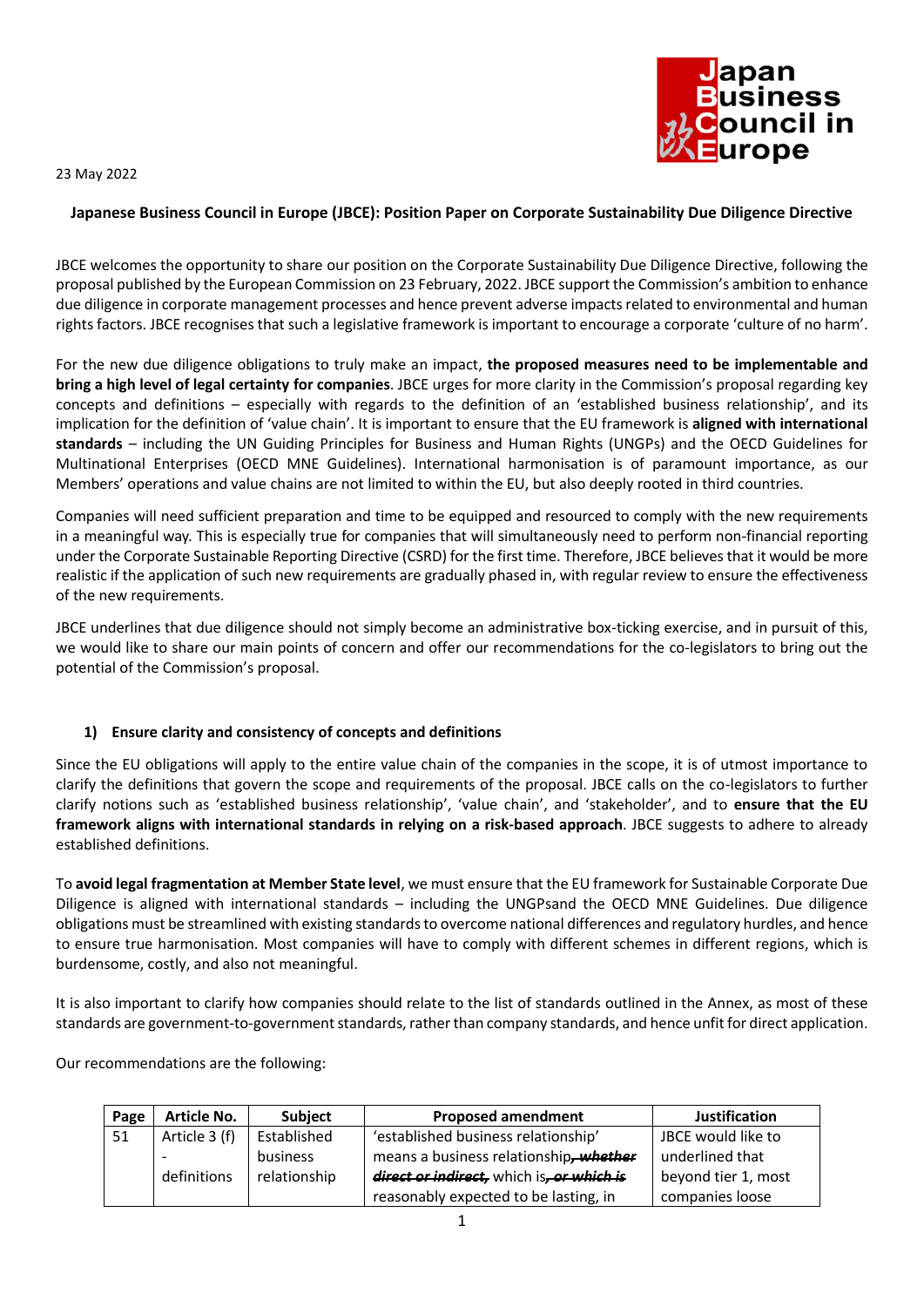|    |                              |                         |                                                                                                                                                                                                                                                                                                                                                                                                                                                                                                                            | <u> D</u> uðiliess<br><mark>⊳</mark> ouncil in<br><b>urope</b>                                                                                                                                                                                       |
|----|------------------------------|-------------------------|----------------------------------------------------------------------------------------------------------------------------------------------------------------------------------------------------------------------------------------------------------------------------------------------------------------------------------------------------------------------------------------------------------------------------------------------------------------------------------------------------------------------------|------------------------------------------------------------------------------------------------------------------------------------------------------------------------------------------------------------------------------------------------------|
|    |                              |                         | view of its intensity or duration, and<br>which does not represent a negligible or<br>merely ancillary part of the value chain<br>and which includes a contractual<br>agreement among any of the business<br>parties involved in the supply chain,<br>and can be controlled from the<br>perspective of the company in the<br>scope.                                                                                                                                                                                        | elements of control of<br>business relationships.<br>For example, in the<br>case of secondary<br>materials/recycled<br>content, it is very<br>difficult to trace the<br>origins of the original<br>material.                                         |
|    |                              |                         |                                                                                                                                                                                                                                                                                                                                                                                                                                                                                                                            | In the case of<br>monopolistic<br>upstream suppliers, a<br>downstream company<br>may not have control<br>over the relationships<br>with those upstream<br>suppliers (and<br>therefore their<br>actions), as they might<br>hold more market<br>power. |
| 52 | Article 3 (n)<br>definitions | Stakeholders            | 'affected stakeholders' means the<br>company's employees, the employees of<br>its subsidiaries, and other individuals,<br>groups, communities or entities whose<br>rights or interests are or could be<br>affected by the products, services and<br>operations of that company, its<br>subsidiaries and its <b>established</b> business<br>relationships                                                                                                                                                                   | JBCE believes that<br>better aligning the<br>definition with<br>international<br>standards will lead to<br>more meaningfull<br>implementation.                                                                                                       |
| 53 | Article 3 (q)<br>definitions | Appropriate<br>measures | 'appropriate measure' means a measure<br>that is capable of achieving the<br>objectives of risk based due diligence,<br>commensurate with the degree of<br>severity and the likelihood of the<br>adverse impact, and reasonably<br>available to the company, taking into<br>account the circumstances of the<br>specific case including characteristics of<br>the economic sector and of the specific<br>business relationship and the company's<br>influence thereof, and the need to<br>ensure prioritisation of action. | JBCE suggests to add<br>the notion of a risk<br>based approach, in<br>order to better align<br>the definition with<br>existing international<br>standards, and hence<br>make it more<br>enforceable.                                                 |

<mark>J</mark>apan

isiness

# **2) Legal certainty must be guaranteed by proportionality, clarity and preciseness of civil liability provisions**

In addition to the importance of providing more clear definitions in order to establish the scope of the Directive, JBCE asks for **more precise provisions when it comes to civil liability**. JBCE suggests to more clearly divide liability and responsibility. The level of responsibility should be in line with the UNGPs and the OECD MNE Guidelines, allowing for a risk-based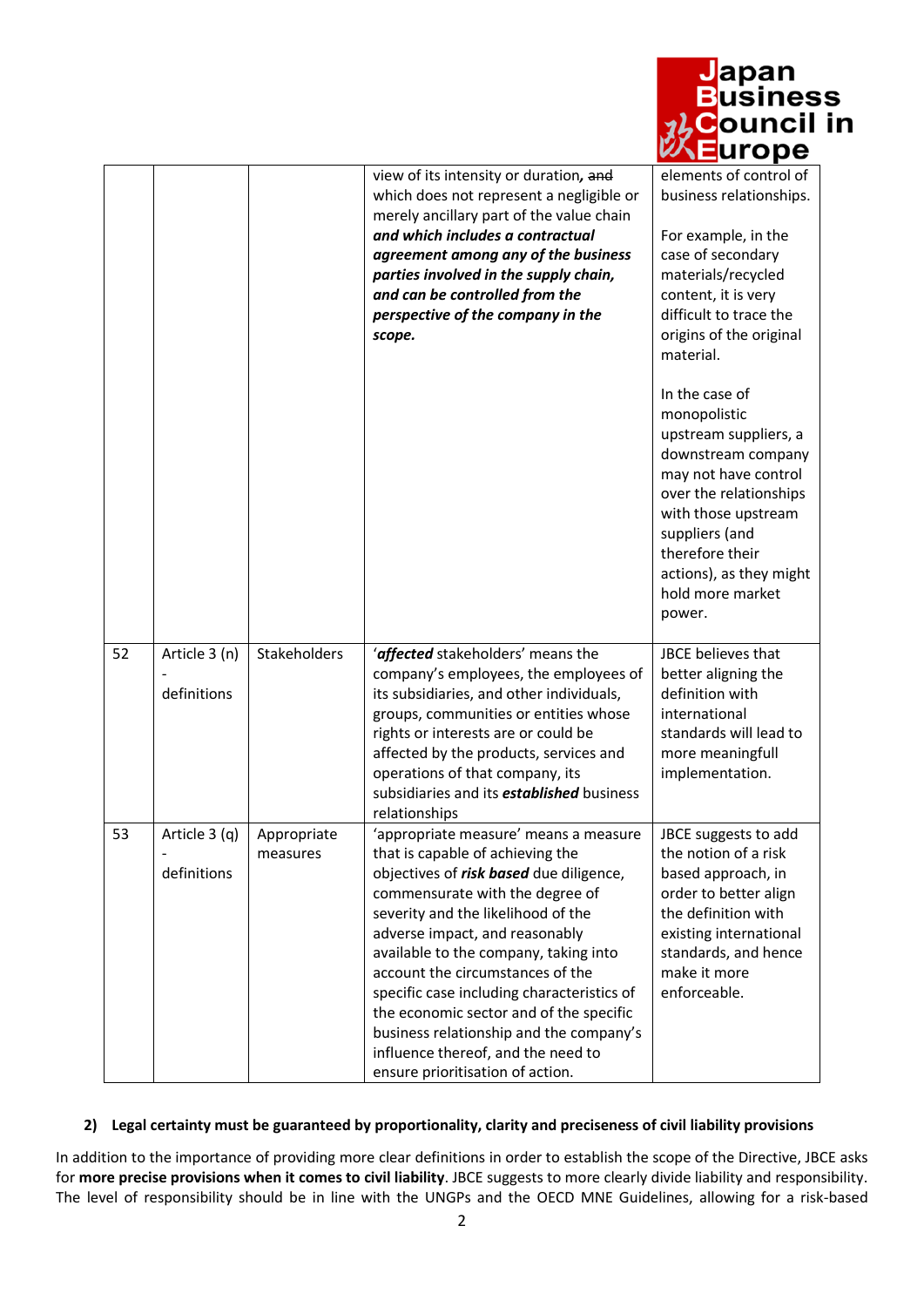

approach, where liability should only be applied to a limited scope of a more clearly defined 'established business relationship' (see above). Liability should be clearly based on whether the harmful impacts are directly caused by the activities of the company (i.e., their explicit failure to comply with due diligence obligations).

Value chain overview is especially tricky when it comes to the downstream obligations. For many companies, it is not possible to follow nor control transactions beyond the first level of the value chain (be it a client or a supplier). JBCE would like to see that **the 'appropriate measures' must be based on a risk-based approach**, hence make the EU Directive more aligned with existing international frameworks. Additionally, JBCE would like to see the content of recital 15 reflected in the legal text, to ensure that the specifities of a companys' value chain is taken into account.

The proposal sets out significant powers for the **national supervisory authorities**. The provisions on sanctions leaves unclarity regarding the measures to be implemented in the different Member States, which again leads to legal uncertainty for the companies in the scope. Affected stakeholders should have the right to file substantiated complaints, but the Directive should avoid the possibility of parallel litigation processes, related to the same complaint, in different Member States.

| JBCE believes that there<br>must be a greater level of<br>insight and transparency<br>for affected companies<br>when it comes to the<br>exercise of the powers of<br>the national supervisory |
|-----------------------------------------------------------------------------------------------------------------------------------------------------------------------------------------------|
|                                                                                                                                                                                               |

Our recommendations are the following: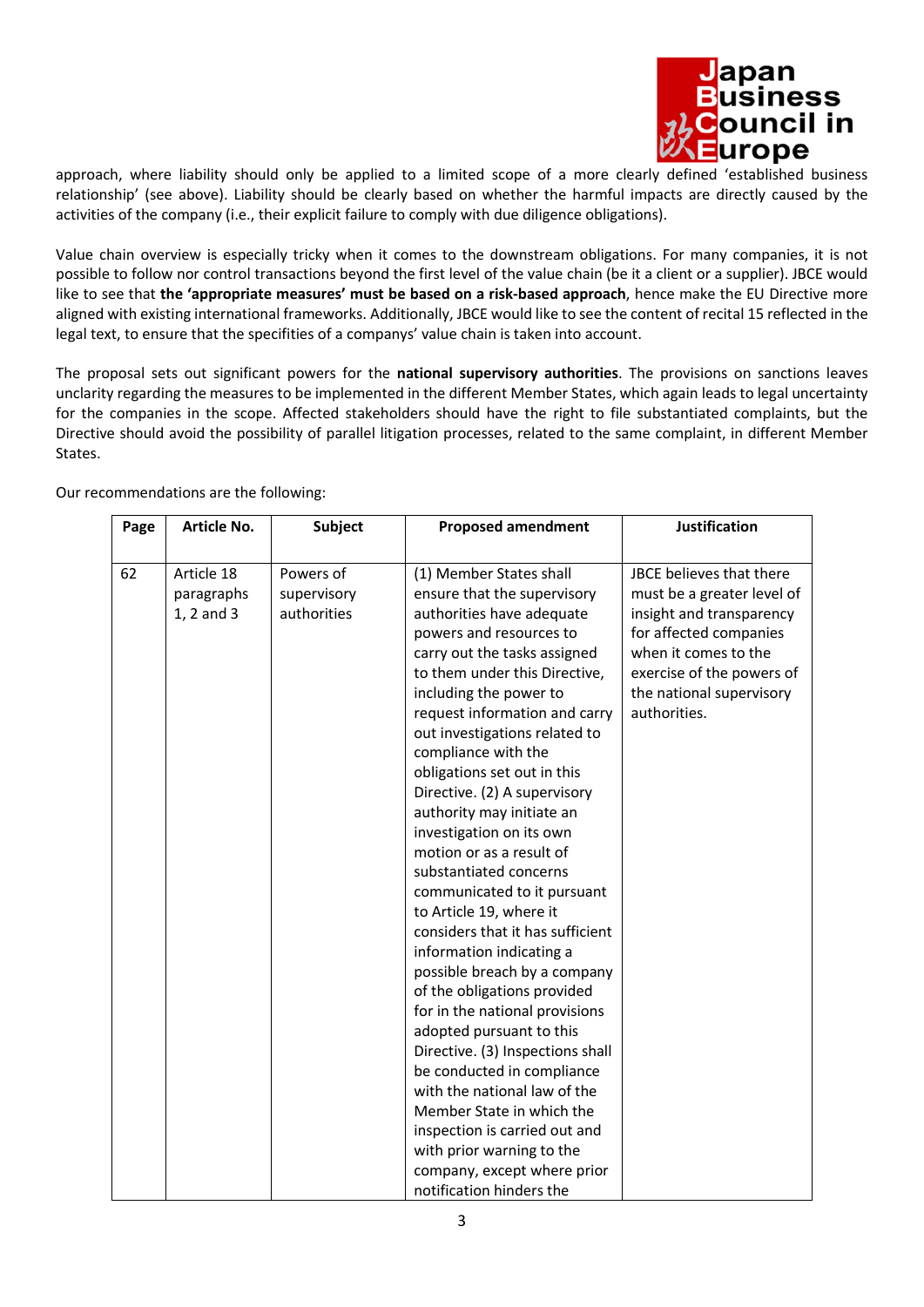

<mark>J</mark>apan<br>Business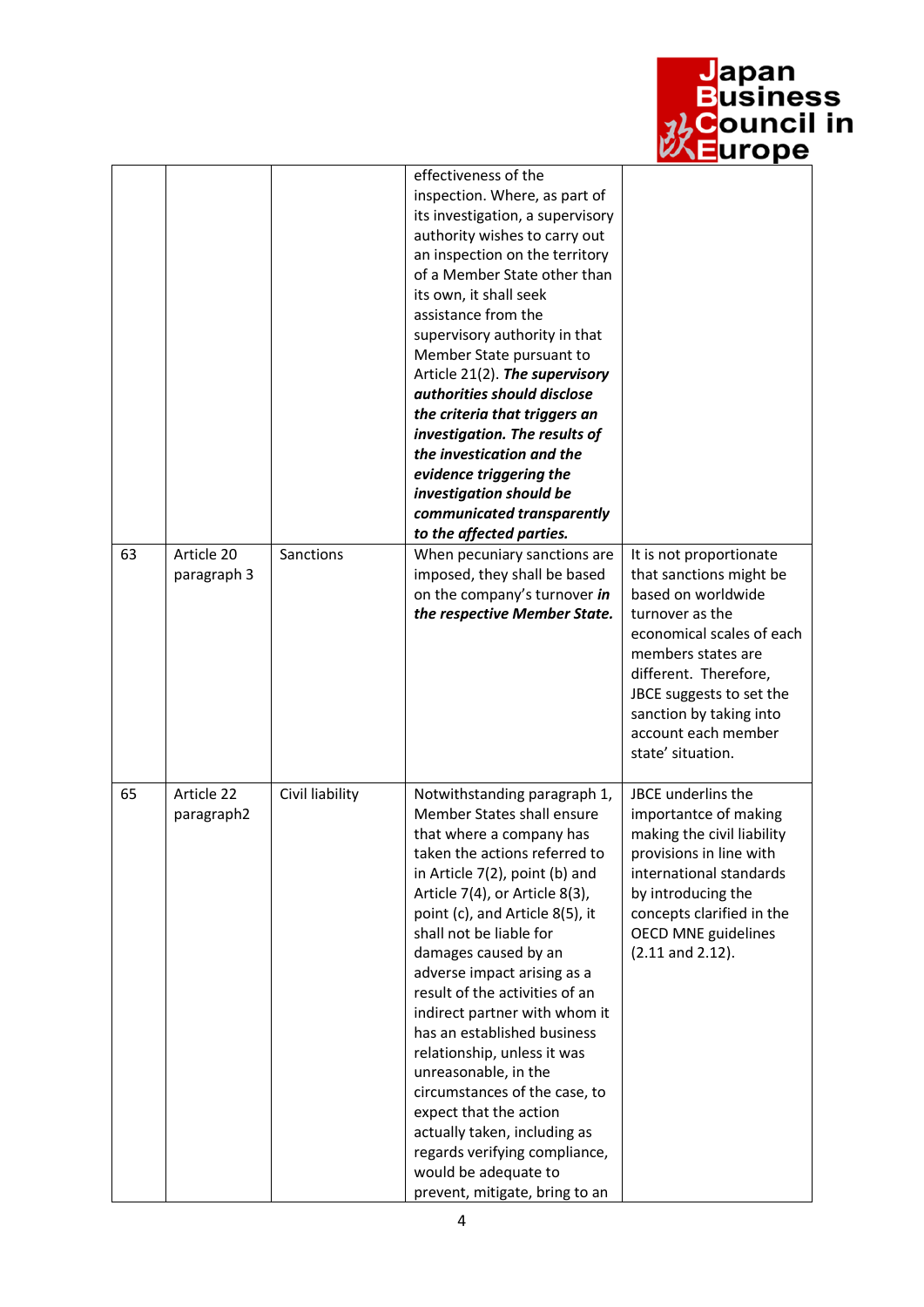|    |            |                |                                                                                                                                                                                                                                                                                                                                                                                                          | <mark>以 ∃</mark> urope                                                                                                                                                                                                                                               |
|----|------------|----------------|----------------------------------------------------------------------------------------------------------------------------------------------------------------------------------------------------------------------------------------------------------------------------------------------------------------------------------------------------------------------------------------------------------|----------------------------------------------------------------------------------------------------------------------------------------------------------------------------------------------------------------------------------------------------------------------|
|    |            |                | end or minimise the extent of<br>the adverse impact.<br>Additionally, account should<br>be taken of the specificities<br>of the company's value<br>chain, sector or geographical<br>area in which its value chain<br>partners operate, the<br>company's power to<br>influence its direct and<br>indirect business<br>relationships, and whether<br>the company could increase<br>its power of influence. |                                                                                                                                                                                                                                                                      |
| 66 | Article 24 | Public support | Member States shall ensure<br>that companies applying for<br>public support can confirm<br>certify that no severe<br>sanctions have been imposed<br>on them for a failure to<br>comply with the obligations<br>of this Directive.                                                                                                                                                                        | <b>JBCF</b> belives that<br>measures should be<br>proportionate to the<br>severity of the sanctions.<br>Further, we suggest a<br>self-confirmation exercise<br>rather than a certification<br>procedure, as the latter<br>applies additional burden<br>on companies. |

<mark>J</mark>apan<br>Business

iouncil in

# **3) Ensure meaningful due diligence processes**

JBCE believes that a company's due diligence policy should be part of a comprehensive and long-term corporate strategy. We support the provision to evaluate such policy on an annual basis. But the provision to also update the due diligence policy annually could result in less meaningful implementation of the obligations, as corporate policies are designed for the long term. Hence, JBCE believes that **updating the due diligence policy should depend on the result of the annual policy assessment**. This is a more realistic approach, and will lead to more comprehensive due diligence policies.

JBCE proposes to **delete Article 15** ('Combating climate change'), as the obligation to adopt a climate plan is out of place in the context of the overall objectives of the proposal. To ensure meaningful implementation, the Directive should not diverge from its original focus on due diligence when it comes to environmental and human rights adverse impacts.

The draft proposal leaves **too much unclarity for non-EU companies, especially with regards to how they should comply with the due diligence obligations for their subsidiaries and joint ventures**. JBCE would like to see clearer commitments as to when – and on which topics – the Commission will provide further guidance. JBCE appreciates that the proposed directive will respect industry schemes and multi-stakeholder initiatives and, in order to facilitate those schemes more effectively, JBCE asks for better guidance and clarification on how Member States should encourage such initiatives. When guidelines are developed with regards to due diligence obligations and industry schemes, relevant international bodies should be consulted. We urge the Commission to put forward such guidelines as soon as possible.